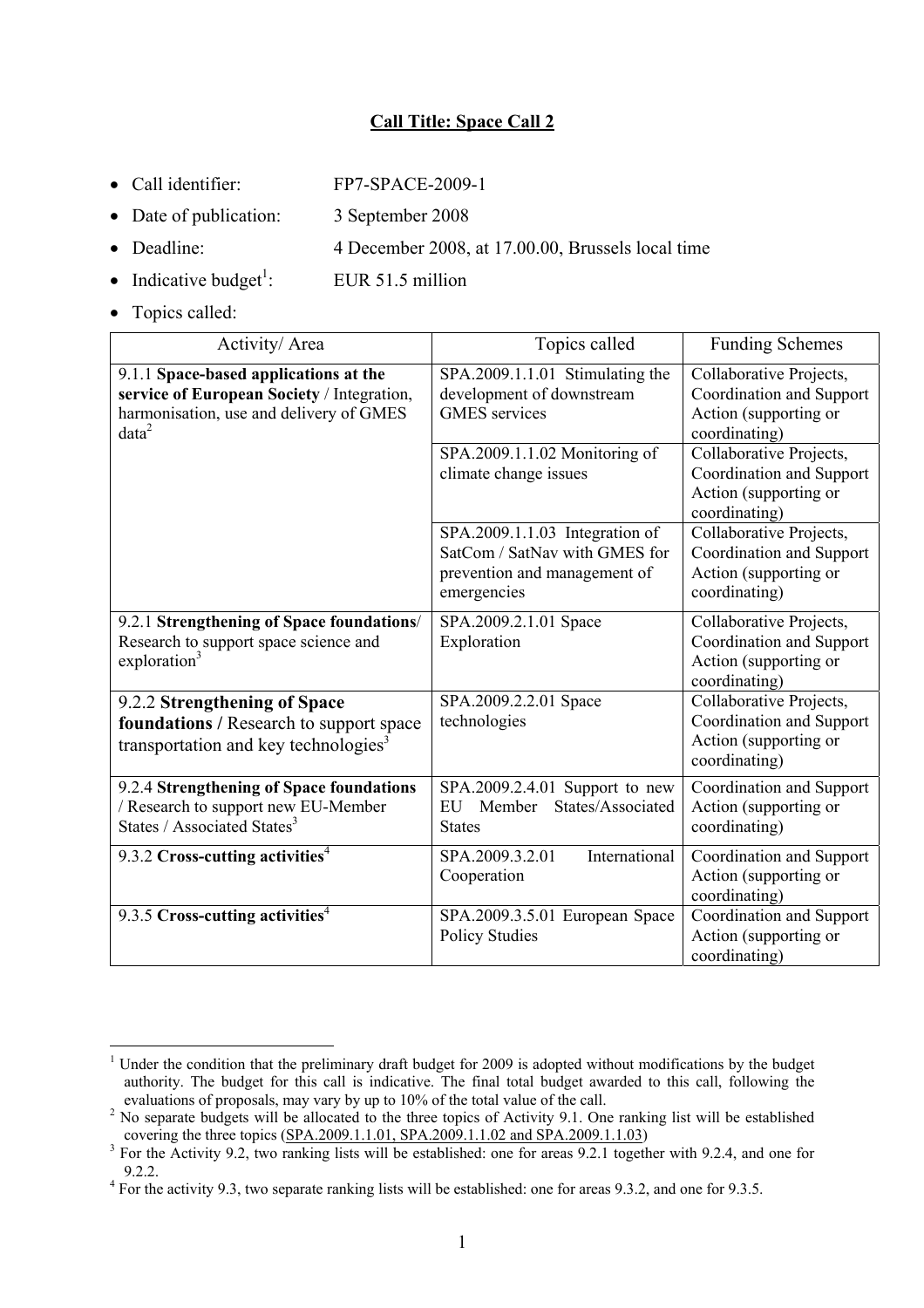- Eligibility conditions:
	- The eligibility criteria for the different funding schemes are set out in Annex 2 to this Work Programme
	- For Activity 9.1 the maximum eligible EC contribution is EUR 5 000 000, proposals requesting in excess will be ineligible.
	- For Activity 9.2, Areas 9.2.1 and Area 9.2.2, the maximum eligible EC contribution is EUR 2 000 000, proposals requesting in excess will be ineligible.
	- For Activity 9.2, Areas 9.2.4, the maximum eligible EC contribution is EUR 1 000 000, proposals requesting in excess will be ineligible.
	- For Activity 9.3, area 9.3.2 and 9.3.5, the maximum eligible EC contribution is EUR 1 000 000, proposals requesting in excess will be ineligible.

| <b>Funding scheme</b>                                              | <b>Minimum conditions</b>                                                                                                                          |
|--------------------------------------------------------------------|----------------------------------------------------------------------------------------------------------------------------------------------------|
| Collaborative projects                                             | At least 3 independent legal entities, each of<br>which is established in a MS or AC, and no 2<br>of which are established in the same MS or       |
|                                                                    | AC                                                                                                                                                 |
| Coordination<br>actions<br>and<br>support<br>(coordinating action) | At least 3 independent legal entities, each of<br>which is established in a MS or AC, and no 2<br>of which are established in the same MS or<br>AC |
| Coordination and support actions (supporting)<br>action)           | At least 1 independent legal entity.                                                                                                               |

- Evaluation procedure:
	- The standard procedures set out in the FP7 Rules for submission of proposals, and the related evaluation, selection and award procedures, will apply
	- The evaluation criteria (including weights and thresholds) and sub-criteria, together with the selection and award criteria for the different funding schemes are set out in Annex 2 to this Work Programme
	- A one-stage submission procedure will be followed.
	- Proposals may be evaluated remotely.
- Indicative evaluation and contractual timetable:

This call in 2008 invites proposals to be funded in 2009. The evaluation is to commence within 2 months of the call deadline, with negotiations of successful proposals commensurate with the 2009 budget expected to commence in the first half of 2009.

Proposals recommended for funding, which cannot be financed from the available budget will be put in a reserve list after evaluation, to allow for later funding in case of availability of additional budget or failure to complete negotiation of a proposal recommended for funding.